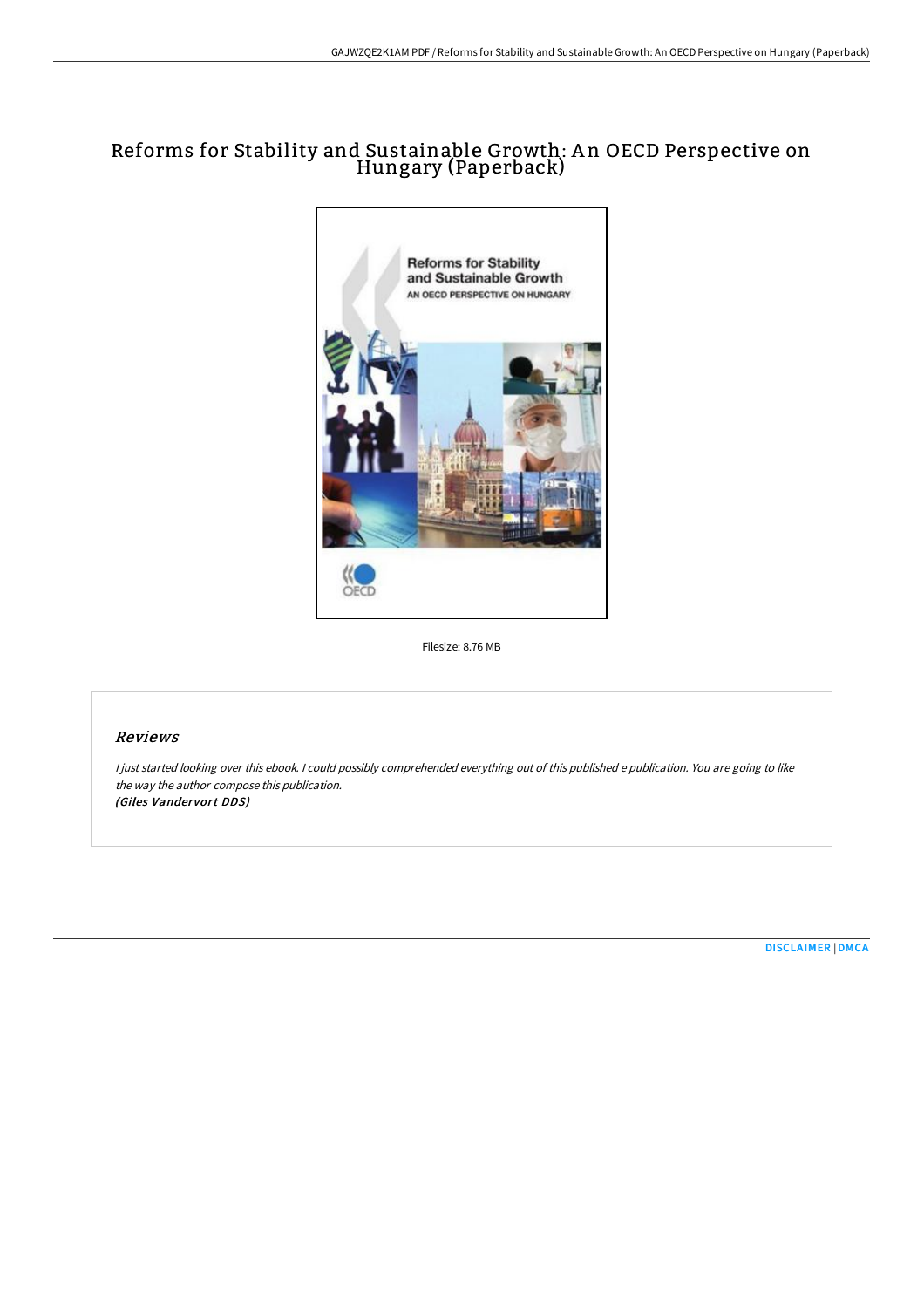### REFORMS FOR STABILITY AND SUSTAINABLE GROWTH: AN OECD PERSPECTIVE ON HUNGARY (PAPERBACK)



To get Reforms for Stability and Sustainable Growth: An OECD Perspective on Hungary (Paperback) eBook, make sure you access the web link listed below and save the file or gain access to other information that are related to REFORMS FOR STABILITY AND SUSTAINABLE GROWTH: AN OECD PERSPECTIVE ON HUNGARY (PAPERBACK) book.

Organization for Economic Co-operation and Development (OECD), France, 2008. Paperback. Condition: New. Language: English . Brand New Book \*\*\*\*\* Print on Demand \*\*\*\*\*.EU accession in 2004 has confirmed Hungary s successful transformation from a centrally planned economy into a functioning market economy operating within the framework of a multi-party democracy. However, the country s output per capita is still well below the EU average, and public expenditures exceed revenues by a large margin. This report looks at ongoing efforts to restore fiscal balance and promote sustainable growth to accelerate the convergence process. Drawing on the experience of OECD member countries it proposes structural reforms to achieve these objectives, covering the following topics: . Fiscal policy: Deficit reduction and making taxes and expenditures more growth friendly. . Health care reform: Improving efficiency and quality of care. . Pension reform: Providing old-age income security in the face of population ageing. . Employment and social policies: Making formal employment more attractive. . Education reform: Improving human capital formation. . SME promotion: Increasing competitiveness and fostering successful entrepreneurship. . Innovation: Fostering rapid productivity growth. . Energy policy and the environment: Responding to the threat of climate change. . Public administration reform: Improving the performance of the public sector. . E-government: Using technical progress to improve public service delivery. An overview chapter synthesises the findings, highlighting the interdependence of policy actions in the various areas.

 $\mathbb{R}$ Read Reforms for Stability and Sustainable Growth: An OECD Perspective on Hungary [\(Paperback\)](http://techno-pub.tech/reforms-for-stability-and-sustainable-growth-an-.html) Online  $\blacksquare$ Download PDF Reforms for Stability and Sustainable Growth: An OECD Perspective on Hungary [\(Paperback\)](http://techno-pub.tech/reforms-for-stability-and-sustainable-growth-an-.html)